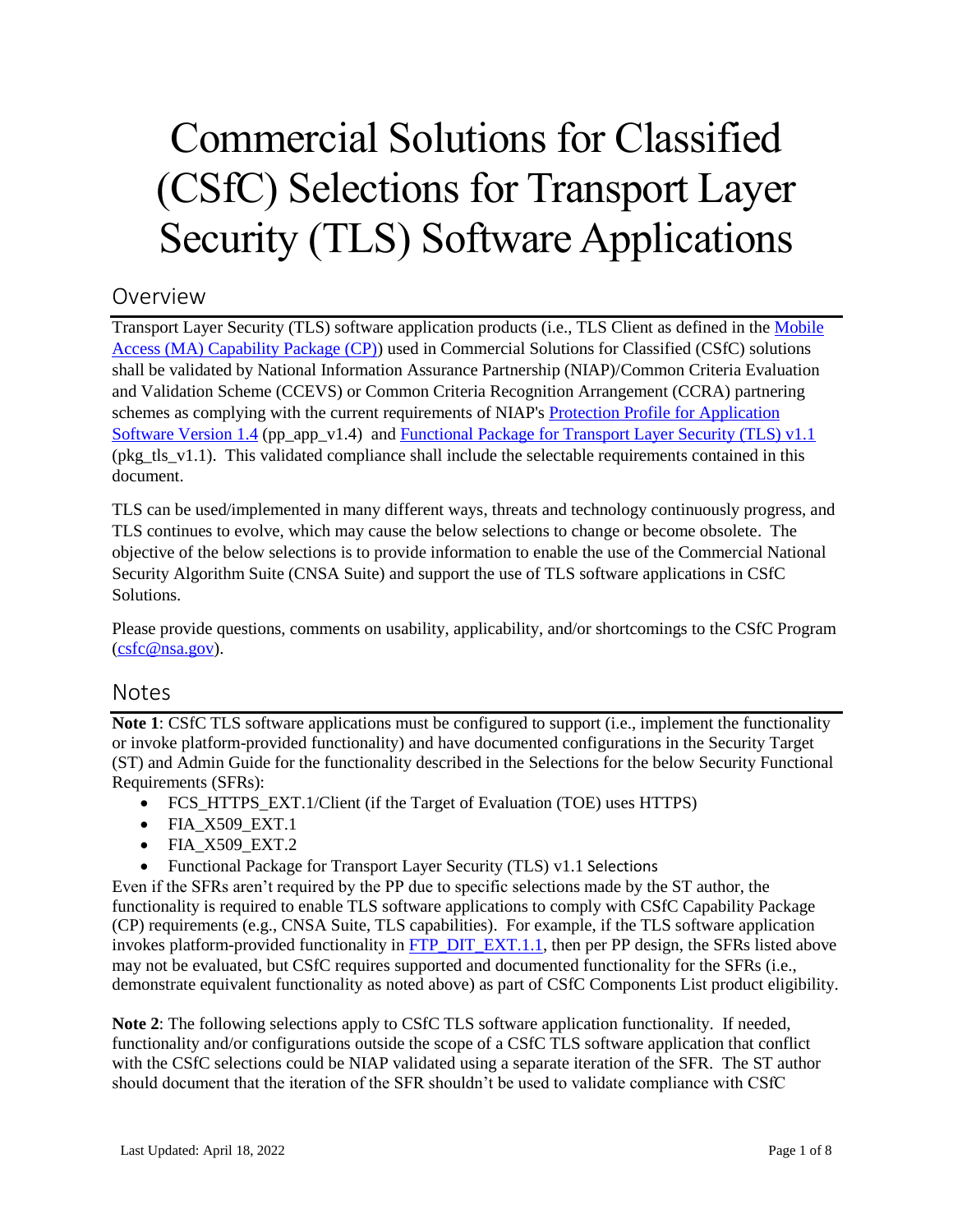selections and the configuration isn't part of the NIAP-certified evaluated configuration for CSfC TLS software application Use Cases.

**Note 3**: The below SFRs/Selections contain some mandatory SFRs without Selections or modifications. The exclusion of other mandatory SFRs in the below Selections does not indicate that mandatory PP SFRs are not required (i.e., Compliance with the requirements as prescribed by the PP, Functional Packages, and outlined in the Overview Section above are required). Some mandatory SFRs are included in the below Selections to highlight some SFRs relevant to CSfC TLS software applications.

# Document Conventions

The conventions used in descriptions of the document are as follows:

- Assignment completed within a selection in the PP: the completed assignment text is indicated with *italicized and underlined text* (i.e., CSfC mandatory completed assignments/selections unless otherwise indicated by the text "at least one of the following underlined selections")
- Assignment partially completed in the PP: indicated with *italicized text*
- Refinement text is indicated with strikethroughs
- Additional clarifying text or CSfC specific language is indicated with light blue Courier New Text
- Links to sources, additional information, and email addresses are indicated with blue underlined text.

# Protection Profile for Application Software Version 1.4 Selections

# [FCS\\_RBG\\_EXT.1.1](https://www.niap-ccevs.org/MMO/PP/462/#FCS_RBG_EXT.1.1)

The application shall perform at least one of the following [**Selection:**

- *use no DRBG functionality,*
- *invoke platform-provided DRBG functionality*,
- *implement DRBG functionality*

] for its cryptographic operations.

#### FCS CKM.1.1

The application shall perform at least one of the following [**Selection:**

- *generate no asymmetric cryptographic keys,*
- *invoke platform-provided functionality for asymmetric key generation,*
- *implement asymmetric key generation*

].

#### [FCS\\_RBG\\_EXT.2.1](https://www.niap-ccevs.org/MMO/PP/462/#FCS_RBG_EXT.2.1)

If the application performs Deterministic Random Bit Generation (DRBG) services, the application shall perform all deterministic random bit generation (DRBG) services in accordance with NIST Special Publication 800-90A using at least one of the following [**Selection:** *Hash\_DRBG (SHA-384, SHA-512)*, *HMAC\_DRBG (SHA-384, SHA-512), CTR\_DRBG (AES-256)*].

**Application Note**: The objective of the CSfC specific language for DRBG algorithms is to ensure compatibility with the CSfC CPs by selecting compliant algorithms that provide the required security strength.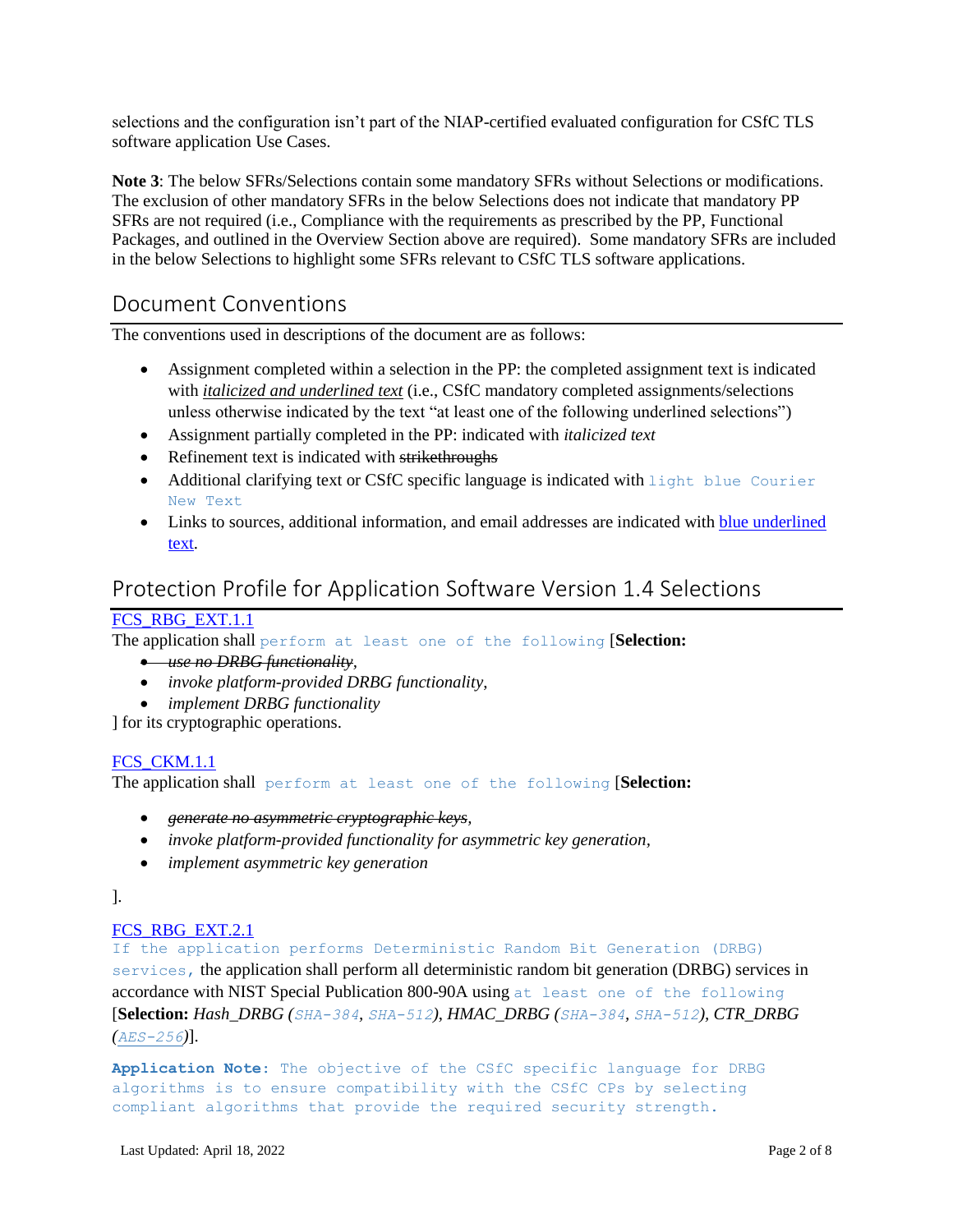#### [FCS\\_RBG\\_EXT.2.2](https://www.niap-ccevs.org/MMO/PP/462/#FCS_RBG_EXT.2.2)

If the application performs DRBG services, the deterministic RBG shall be seeded by an entropy source that accumulates entropy from a platform-based DRBG and [**Selection**:

- *a software-based noise source*,
- *a hardware-based noise source*,
- *no other noise source*

] with a minimum of [Selection:

- *128 bits*
- *256 bits*

] of entropy at least equal to the greatest security strength (according to NIST SP 800-57) of the keys and hashes that it will generate.

#### [FCS\\_CKM.1.1/AK](https://www.niap-ccevs.org/MMO/PP/462/#FCS_CKM.1.1/AK)

The application shall perform at least one of the following [**Selection:**

- *invoke platform-provided functionality for asymmetric key generation,*
- *implement asymmetric key generation*

] to generate asymmetric cryptographic keys in accordance with at least one of the following specified cryptographic key generation algorithms [**Selection:**

- *[RSA schemes] using cryptographic key sizes of [2048-bit and 3072-bits or greater] that meet the following FIPS PUB 186-4, "Digital Signature Standard (DSS), Appendix B.3"*
- *[ECC schemes] using NIST curves P-256, P-384 and* [*Selection*: *P-521*, *no other curves*] *that meet the following: FIPS PUB 186-4, "Digital Signature Standard(DSS)", Appendix B.4*,
- *[FFC schemes] using cryptographic key sizes of [2048-bit or greater] that meet the following: [FIPS PUB 186-4, "Digital Signature Standard (DSS)", Appendix B.1],*
- *[FFC Schemes] using Diffie-Hellman group 14 that meet the following: RFC 3526, Section 3,*
- *[FFC Schemes] using "safe-prime" groups that meet the following: NIST Special Publication 800-56A Revision 3, "Recommendation for Pair-Wise Key Establishment Schemes Using Discrete Logarithm Cryptography" and* [*Selection*: *RFC 3526*, *RFC 7919*]

].

#### [FCS\\_CKM.1.1/SK](https://www.niap-ccevs.org/MMO/PP/462/#FCS_CKM.1.1/SK)

If symmetric keys are generated, the application shall generate symmetric cryptographic keys using a Random Bit Generator as specified in **FCS\_RBG\_EXT.1** and specified cryptographic key sizes [Selection:

- *128 bit,*
- *256 bit*

].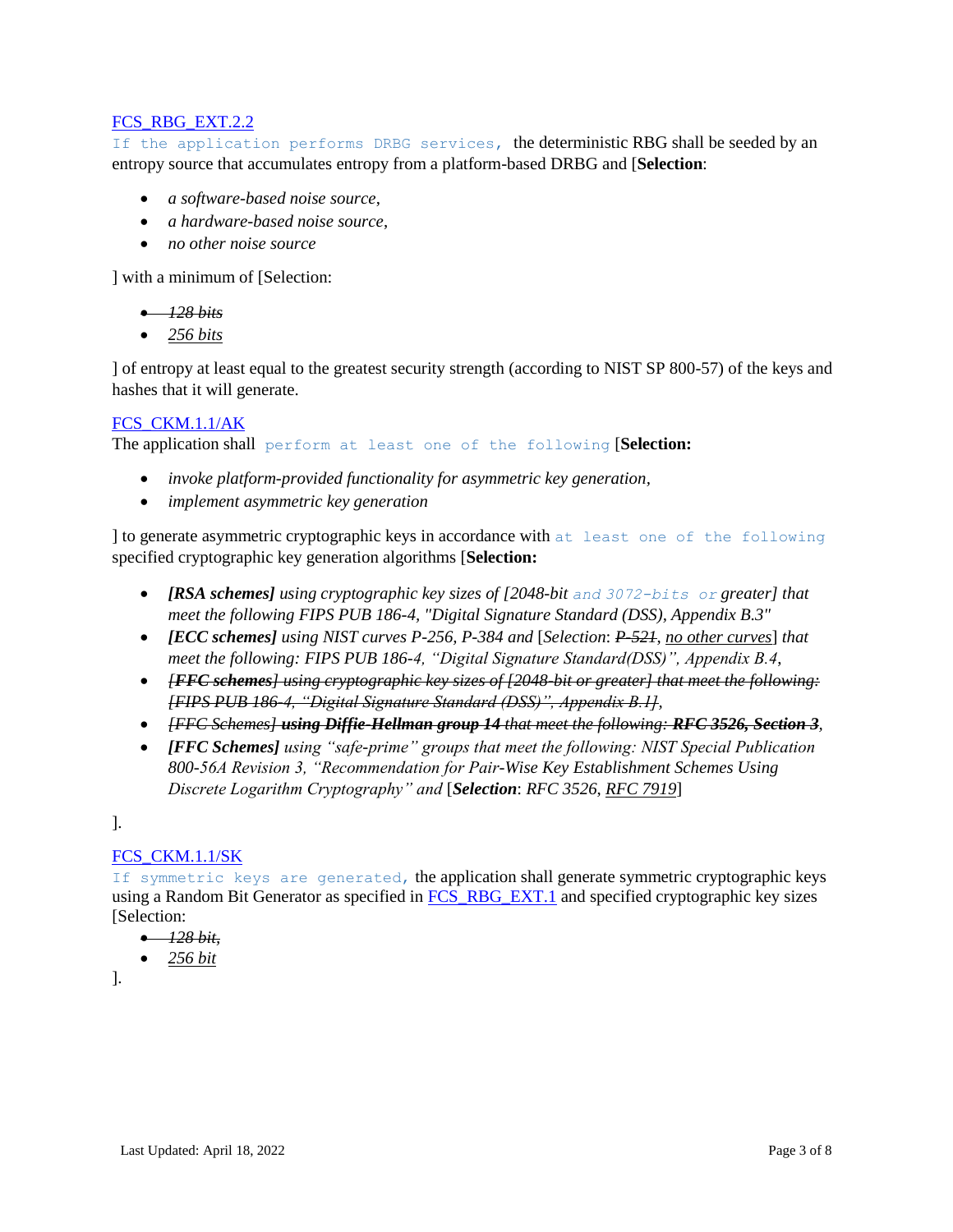#### [FCS\\_COP.1.1/SKC](https://www.niap-ccevs.org/MMO/PP/462/#FCS_COP.1.1/SKC)

If the applications implements cryptographic functionality, the **application** shall perform *encryption/decryption* in accordance with a specified cryptographic algorithm [**Selection**:

- *AES-CBC (as defined in NIST SP 800-38A) mode*,
- *AES-GCM (as defined in NIST SP 800-38D) mode,*
- *AES-XTS (as defined in NIST SP 800-38E) mode*
- *AES-CCM (as defined in NIST SP 800-38C) mode*
- *AES-CTR (as defined in NIST SP 800-38A) mode*

] and cryptographic key sizes [Selection: *128-bit*, *256-bit*].

## [FCS\\_STO\\_EXT.1.1](https://www.niap-ccevs.org/MMO/PP/462/#FCS_STO_EXT.1.1)

The application shall perform at least one of the following [**Selection:**

- *not store any credentials*,
- *invoke the functionality provided by the platform to securely store [Assignment: applicable secret keys, PKI private keys, and/or passwords*],
- *implement functionality to securely store [Assignment: applicable secret keys, PKI private keys, and/or passwords*] *according to* [*Selection***:** *FCS\_COP.1/SKC, FCS\_CKM.1/PBKDF*]

] to non-volatile memory.

#### [FTP\\_DIT\\_EXT.1.1](https://www.niap-ccevs.org/MMO/PP/462/#FTP_DIT_EXT.1.1)

The application shall perform at least one of the following [**Selection**:

- *not transmit any* [selection: *data, sensitive data*],
- *encrypt all transmitted* [selection: *sensitive data, data*] with at least one of the following underlined selections [**Selection**: *HTTPS as a client in accordance with FCS\_HTTPS\_EXT.1/Client, HTTPS as a server using mutual authentication in accordance with* [FCS\\_HTTPS\\_EXT.2](https://www.niap-ccevs.org/MMO/PP/462/#FCS_HTTPS_EXT.2)*, TLS as defined in the TLS Package, DTLS as defined in the TLS Package, SSH as defined in the Functional Package for Secure Shell, IPsec as defined in the PP-Module for VPN Client*],
- *invoke platform-provided functionality to encrypt all transmitted sensitive data with* [selection: *HTTPS, TLS, DTLS, SSH*],
- **•** *invoke platform-provided functionality to encrypt all transmitted data with* at least one of the following underlined selections [**Selection**: *HTTPS, TLS, DTLS, SSH*]

] between itself and another trusted IT product (TLS Protected Servers).

#### FCS HTTPS EXT.1.1/Client

If the TOE uses HTTPS, the application shall implement the HTTPS protocol that complies with RFC 2818.

#### FCS HTTPS EXT.1.2/Client

If the TOE uses HTTPS, the application shall implement HTTPS using TLS as defined in the Functional Package for [TLS.](https://www.niap-ccevs.org/MMO/PP/462/#abbr_TLS)

#### FCS HTTPS EXT.1.3/Client

If the TOE uses HTTPS, the application shall perform at least one of the following [**Selection:** *not establish the application-initiated connection, notify the user and not establish the userinitiated connection*, *notify the user and request authorization to establish the user-initiated connection*] if the peer certificate is deemed invalid.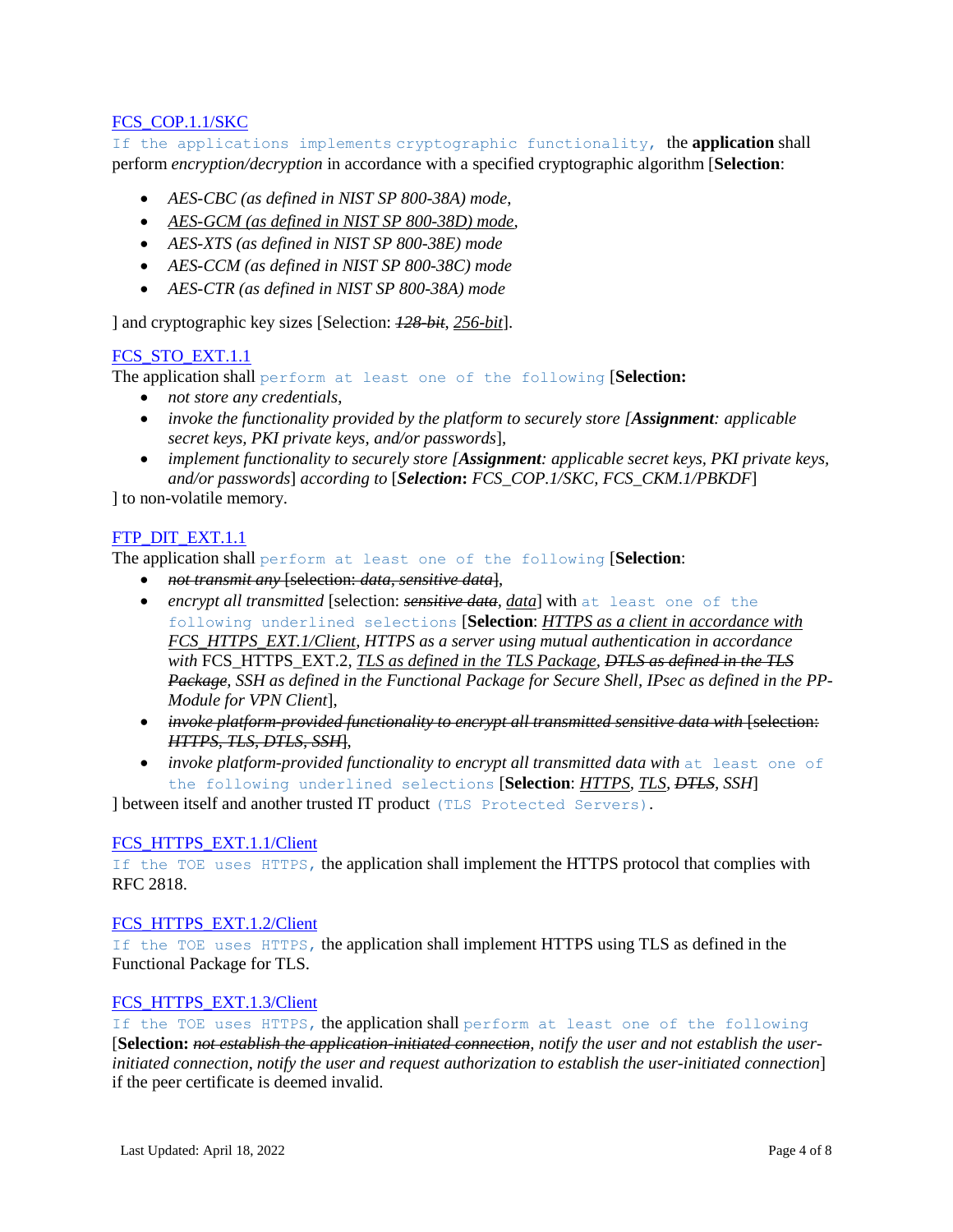# FCS HTTPS EXT.2.1

If the TOE uses HTTPS with mutual authentication, the application shall perform at least one of the following [**Selection**: *not establish the connection, establish or not establish the connection based on an administrative or user setting*] if the peer certificate is deemed invalid.

#### [FCS\\_CKM.2.1](https://www.niap-ccevs.org/MMO/PP/462/#FCS_CKM.2.1)

The application shall perform at least one of the following [**Selection:** *invoke platformprovided functionality*, *implement functionality*] to perform cryptographic key establishment in accordance with at least one of the following specified cryptographic key establishment methods

[**Selection:**

- *[RSA-based key establishment schemes] that meets the following: [NIST Special Publication 800-56B, "Recommendation for Pair-Wise Key Establishment Schemes Using Integer Factorization Cryptography"] ,*
- *[RSA-based key establishment schemes] that meet the following: RSAES-PKCS1-v1\_5 as specified in Section 7.2 of RFC 8017, "Public-Key Cryptography Standards (PKCS) #1: RSA Cryptography Specifications Version 2.1"*
- *[Elliptic curve-based key establishment schemes] that meets the following: [NIST Special Publication 800-56A, Recommendation for Pair-Wise Key Establishment Schemes Using Discrete Logarithm Cryptography]*],
- *[Finite field-based key establishment schemes] that meets the following: [NIST Special Publication 800-56A, "Recommendation for Pair-Wise Key Establishment Schemes Using Discrete Logarithm Cryptography"] ,*
- *[Key establishment scheme using Diffie-Hellman group 14] that meets the following: RFC 3526, Section 3*,
- *[FFC Schemes using "safe-prime" groups] that meet the following: ['NIST Special Publication 800-56A Revision 3, "Recommendation for Pair-Wise Key Establishment Schemes Using Discrete Logarithm Cryptography"] and* [*Selection*: *RFC 3526*, *RFC 7919*]]

].

#### [FCS\\_COP.1/Hash](https://www.niap-ccevs.org/MMO/PP/462/#FCS_COP.1.1/Hash)

The **application** shall perform *cryptographic hashing* services in accordance with a specified cryptographic algorithm [**Selection:**

- *SHA-1,*
- *SHA-256*,
- *SHA-384,*
- *SHA-512*
- *no other*

] and message digest sizes [**Selection:**

- *256,*
- *384,*
- *512*
- *no other*

] bits that meet the following: FIPS Pub 180-4.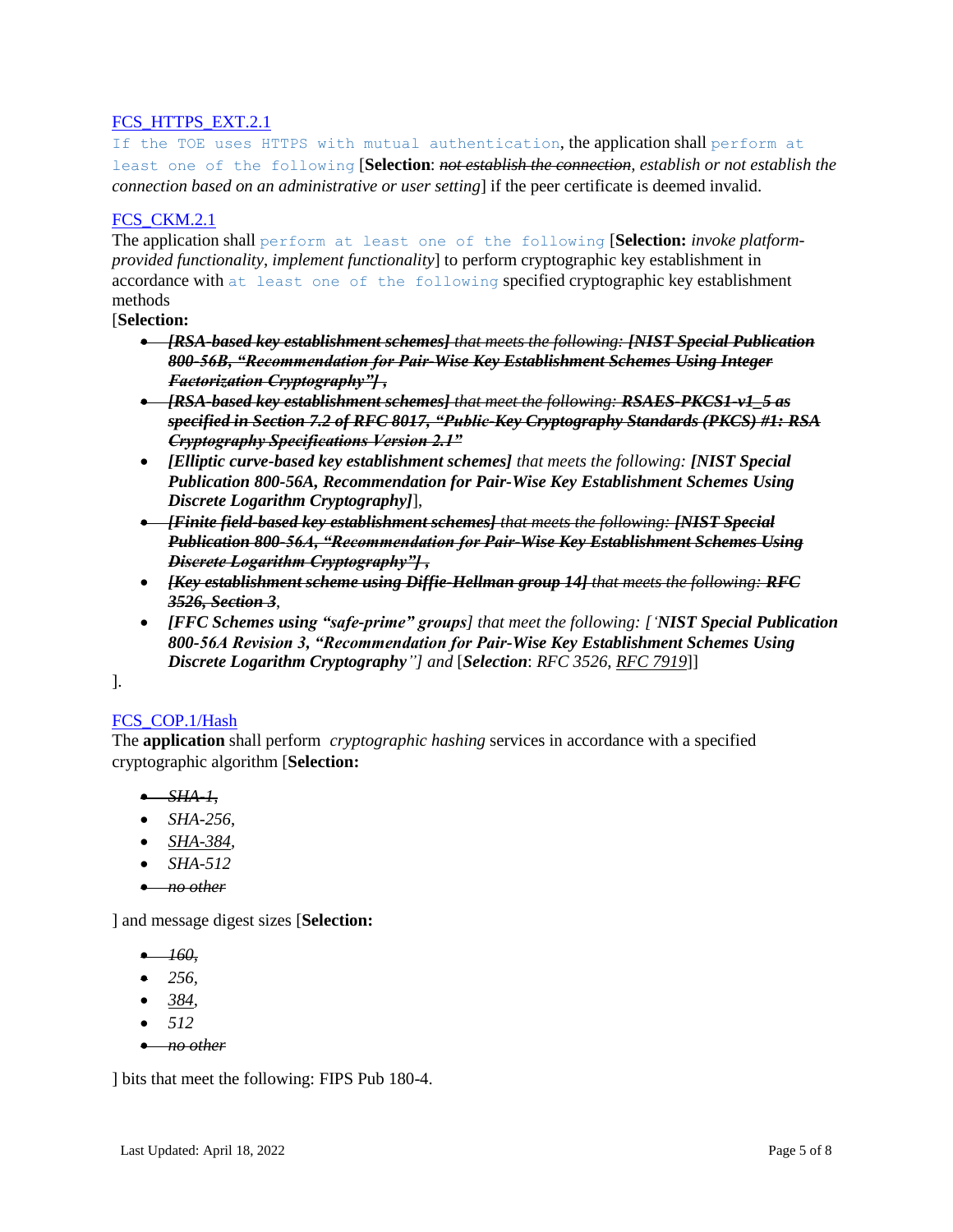#### [FCS\\_COP.1/Sig](https://www.niap-ccevs.org/MMO/PP/462/#FCS_COP.1/Sig)

The **application** shall perform *cryptographic signature services (generation and verification)* in accordance with at least one of the following specified cryptographic algorithms [**Selection**:

- *RSA schemes using cryptographic key sizes of 2048-bit* and 3072-bits or *greater that meet the following: FIPS PUB 186-4, Digital Signature Standard (DSS), Section 4*,
- *ECDSA schemes using NIST curves, P-256, P-384 and [Selection: <del>P-521</del>, <i>no other curves] that meet the following: FIPS PUB 186-4, Digital Signature Standard (DSS), Section 5*

].

# [FCS\\_COP.1.1/KeyedHash](https://www.niap-ccevs.org/MMO/PP/462/#FCS_COP.1/KeyedHash)

The **application** shall perform *keyed-hash message authentication* in accordance with a specified cryptographic algorithm

HMAC-SHA-256

and [**Selection**:

- *SHA-1*,
- *SHA-384,*
- *SHA-512*
- *no other algorithms*

] with key sizes [**Assignment**: *key size(s) in bits ≥ the message digest size(s)*] and message digest sizes 256 and [**Selection**: *160*, *384, 512, no other sizes*] bits that meet the following: FIPS Pub 198-1 *The Keyed-Hash Message Authentication Code* and FIPS Pub 180-4 *Secure Hash Standard*.

#### [FIA\\_X509\\_EXT.1.1](https://www.niap-ccevs.org/MMO/PP/462/#FIA_X509_EXT.1.1)

The application shall perform at least one of the following [**Selection:** *invoke platformprovided functionality*, *implement functionality*] to validate certificates in accordance with the following rules:

- RFC 5280 certificate validation and certificate path validation.
- The certificate path must terminate with a trusted CA certificate.
- The application shall validate a certificate path by ensuring the presence of the basicConstraints extension, that the CA flag is set to TRUE for all CA certificates, and that any path constraints are met.
- The application shall validate that any CA certificate includes caSigning purpose in the key usage field.
- The application shall validate the revocation status of the certificate using  $at$  least one of the following underlined selections [**Selection:** *the Online Certificate Status Protocol (OCSP) as specified in RFC 6960, a Certificate Revocation List (CRL) as specified in RFC 5280 Section 6.3, CRL as specified in RFC 8603 Certificate Revocation List (CRL)*, *an OCSP TLS Status Request Extension (i.e., OCSP stapling) as specified in RFC 6066*, *OCSP TLS Multi-Certificate Status Request Extension (i.e., OCSP Multi-Stapling) as specified in RFC 6961*].
- The application shall validate the extendedKeyUsage field according to the following rules: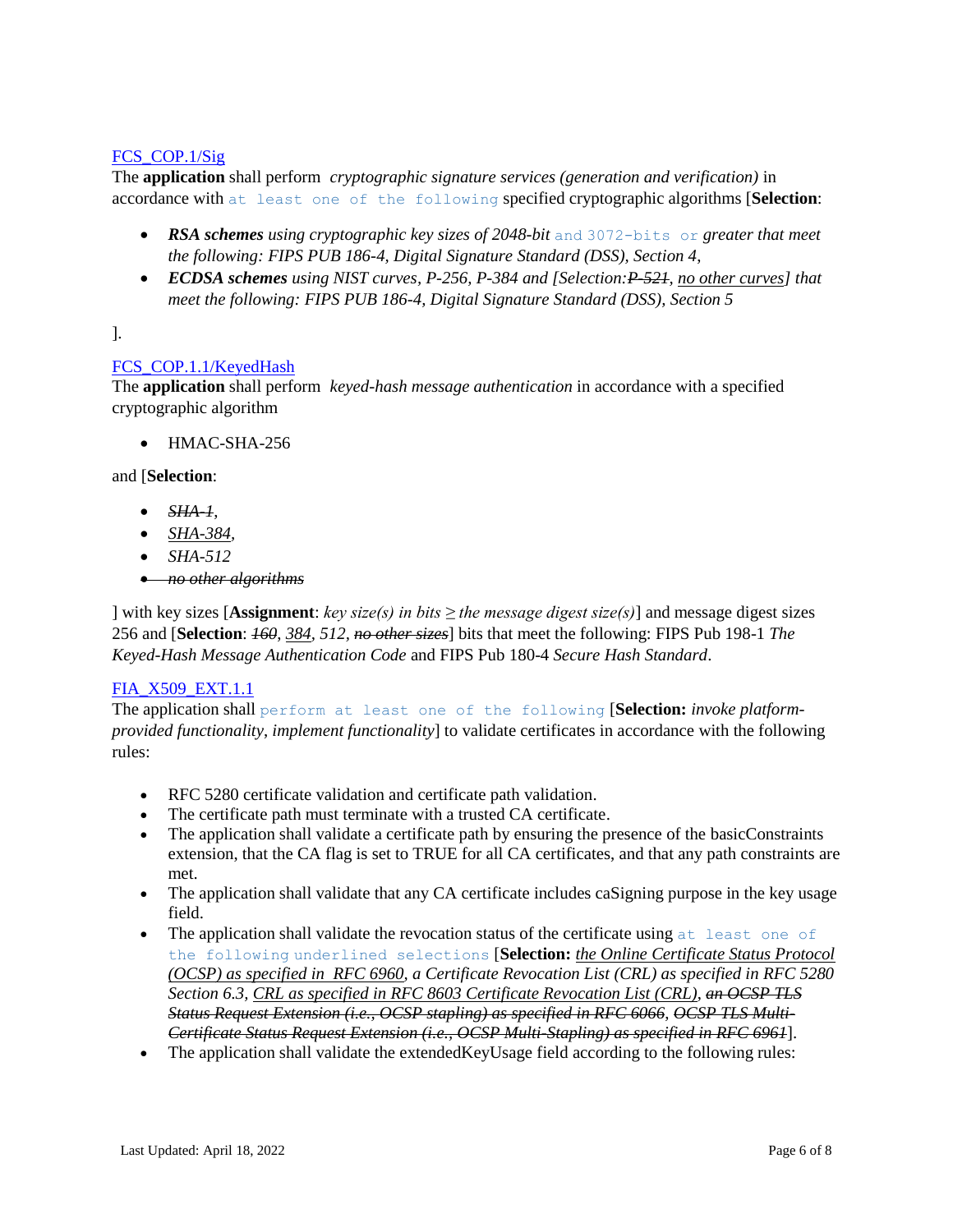- o Certificates used for trusted updates and executable code integrity verification shall have the Code Signing purpose (id-kp 3 with OID 1.3.6.1.5.5.7.3.3) in the extendedKeyUsage field.
- o Server certificates presented for TLS shall have the Server Authentication purpose (id-kp 1 with OID 1.3.6.1.5.5.7.3.1) in the extendedKeyUsage field.
- o Client certificates presented for TLS shall have the Client Authentication purpose (id-kp 2 with OID 1.3.6.1.5.5.7.3.2) in the extendedKeyUsage field.
- o S/MIME certificates presented for email encryption and signature shall have the Email Protection purpose (id-kp 4 with OID 1.3.6.1.5.5.7.3.4) in the extendedKeyUsage field.
- o OCSP certificates presented for OCSP responses shall have the OCSP Signing purpose (id-kp 9 with OID 1.3.6.1.5.5.7.3.9) in the extendedKeyUsage field.
- o Server certificates presented for EST shall have the CMC Registration Authority (RA) purpose (id-kp-cmcRA with OID 1.3.6.1.5.5.7.3.28) in the extendedKeyUsage field.

# FIA X509 EXT.2.1

The application shall use X.509v3 certificates as defined by RFC 5280 to support authentication for  $\alpha$ t least one of the following underlined selections [**Selection**: *HTTPS*, *TLS, DTLS, SSH, IPsec*].

# [FIA\\_X509\\_EXT.2.2](https://www.niap-ccevs.org/MMO/PP/462/#FIA_X509_EXT.2.2)

When the application cannot establish a connection to determine the validity of a certificate, the application shall perform at least one of the following [**Selection:** *allow the administrator to choose whether to accept the certificate in these cases, accept the certificate, not accept the certificate*].

# <span id="page-6-0"></span>Functional Package for Transport Layer Security (TLS) v1.1 Selections

# FCS TLS EXT.1.1

The product shall implement [Selection:

- *TLS as a client*
- ].

# [FCS\\_TLSC\\_EXT.1.1](https://www.niap-ccevs.org/MMO/PP/-439-/#FCS_TLSC_EXT.1.1)

The product shall implement TLS 1.2 (RFC 5246) and [Selection: *no earlier TLS versions*] as a client that supports at least one of the following cipher suites [**Selection:**

- *TLS\_RSA\_WITH\_AES\_128\_CBC\_SHA as defined in RFC 5246,*
- *TLS\_RSA\_WITH\_AES\_128\_CBC\_SHA256 as defined in RFC 5246,*
- *TLS\_RSA\_WITH\_AES\_256\_CBC\_SHA256 as defined in RFC 5246,*
- *TLS\_RSA\_WITH\_AES\_256\_GCM\_SHA384 as defined in RFC 5288,*
- *TLS\_DHE\_RSA\_WITH\_AES\_128\_CBC\_SHA256 as defined in RFC 5246,*
- *TLS\_DHE\_RSA\_WITH\_AES\_256\_CBC\_SHA256 as defined in RFC 5246,*
- *TLS\_DHE\_RSA\_WITH\_AES\_256\_GCM\_SHA384 as defined in RFC 5288,*
- *TLS\_ECDHE\_ECDSA\_WITH\_AES\_128\_CBC\_SHA256 as defined in RFC 5289,*
- *TLS\_ECDHE\_ECDSA\_WITH\_AES\_128\_GCM\_SHA256 as defined in RFC 5289,*
- *TLS\_ECDHE\_ECDSA\_WITH\_AES\_256\_CBC\_SHA384 as defined in RFC 5289*,
- *TLS\_ECDHE\_RSA\_WITH\_AES\_256\_GCM\_SHA384 as defined in RFC 5289,*
- *TLS\_ECDHE\_RSA\_WITH\_AES\_128\_CBC\_SHA256 as defined in RFC 5289,*
- *TLS\_ECDHE\_RSA\_WITH\_AES\_128\_GCM\_SHA256 as defined in RFC 5289,*
- *TLS\_ECDHE\_RSA\_WITH\_AES\_256\_CBC\_SHA384 as defined in RFC 5289*,
- *TLS\_ECDHE\_ECDSA\_WITH\_AES\_256\_GCM\_SHA384 as defined in RFC 5289*